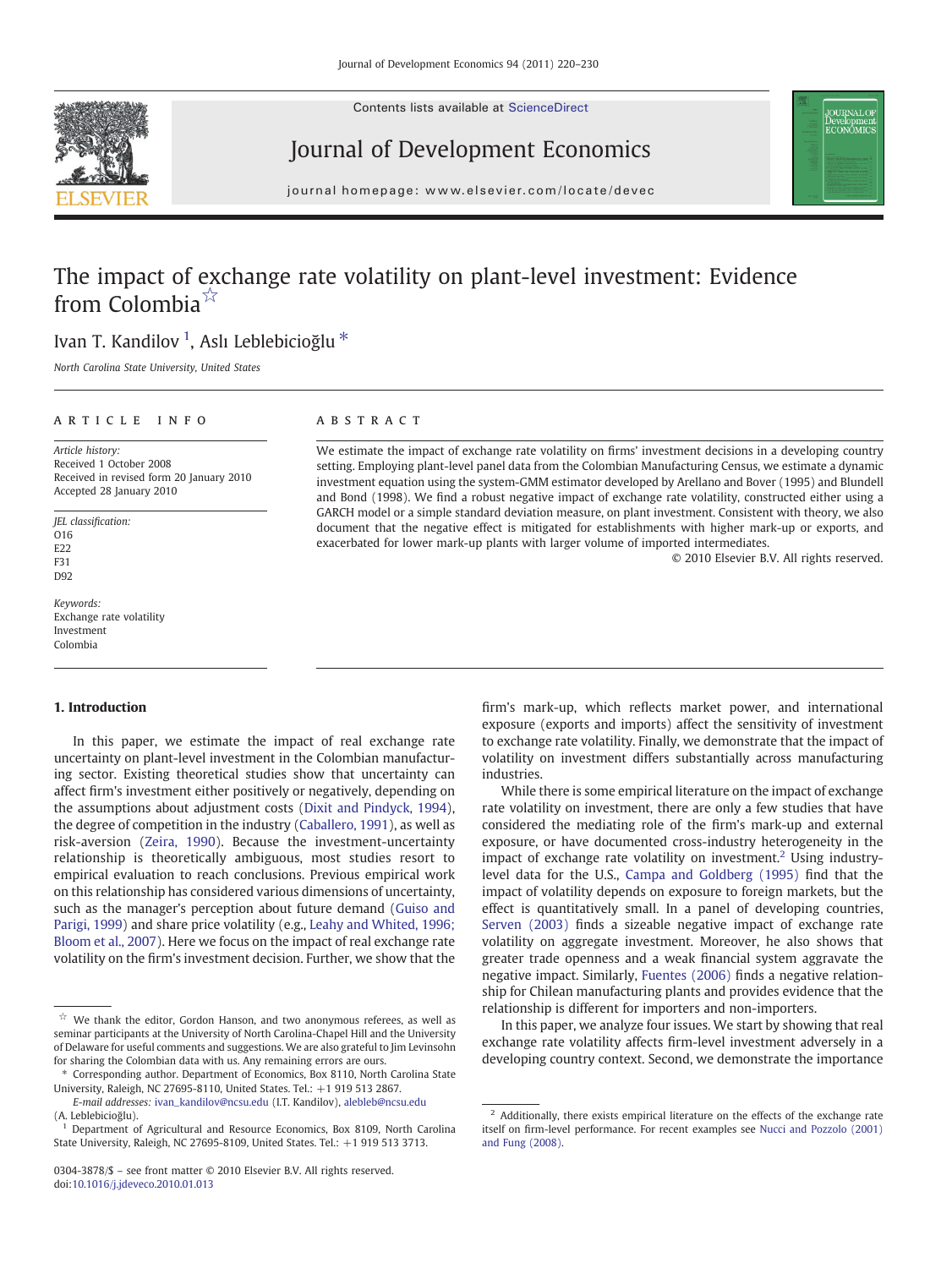of the firm's mark-up in determining the impact of exchange rate volatility on investment decisions. The mark-up reflects the firm's market power and depends on industry concentration and import competition, among other factors. A higher mark-up can partially insulate the firm's investment from exchange rate volatility by allowing the firm to absorb some of the fluctuations in its profit margin. Third, we document the role of firm's external exposure in mediating the relationship between real exchange rate volatility and investment. External exposure depends on the firm's reliance on foreign markets for exporting output (export exposure) and for importing inputs (import exposure). Since export exposure and import exposure affect marginal profitability differently, the relative importance of the two channels determines whether openness mitigates or exacerbates the negative effect of exchange rate volatility on investment. Given limited hedging opportunities in developing countries such as Colombia, due, among other reasons, to low financial development, external exposure can potentially be an important factor in determining the impact of exchange rate volatility.3 Finally, we uncover substantial heterogeneity in the impact of volatility on firm-level investment across different manufacturing industries.

To motivate our empirical investigation, we first present a simple theoretical model where we consider the investment problem of a representative firm which can sell its output at home or abroad, and may import some of its inputs. The theory implies a conventional dynamic investment equation augmented with measures of foreign exposure (export and import channels), and it highlights the importance of the firm's mark-up in determining the sensitivity of the relationship between investment and exchange rate uncertainty. We estimate the implied dynamic investment equation using panel data techniques developed by [Arellano and Bover \(1995\) and Blundell](#page--1-0) [and Bond \(1998\)](#page--1-0). An advantage of using plant-level panel data is that it allows us to control for unobservable plant effects that likely affect investment, sales, cash flow, and foreign exposure simultaneously. Our data on Colombian manufacturing plants comes from Colombia's Departamento Administrativo Nacional de Estadistica, and it spans the period from 1981 to 1987. Previous work that has employed the plant-level panel data from the Colombian Manufacturing Census includes Roberts and Skoufi[as \(1997\), Roberts and Tybout \(1997\), and](#page--1-0) [Das et al. \(2007\)](#page--1-0). [Roberts and Skou](#page--1-0)fias (1997) estimate the long-run demand for skilled and unskilled labor in Colombian manufacturing plants; [Roberts and Tybout \(1997\)](#page--1-0) quantify the effect of sunk costs associated with export market entry, while [Das et al. \(2007\)](#page--1-0) estimate a dynamic structural model of export supply for three Colombian manufacturing industries. $5$  The data include information on investment, domestic and imported inputs, domestic sales and exports, and purchases and re-sales of capital goods. The availability of plant data on exports and imports allows us to investigate the importance of plant-level foreign exposure in mediating the relationship between investment and exchange rate volatility. Our baseline industry-level measure of real exchange rate uncertainty is constructed using a GARCH process for the exchange rate between the Colombian peso and the currencies of Colombia's trading partners. $6$  We construct

trade-weighted, 3-digit ISIC industry-specific real exchange volatility measures using bilateral exchange rate data from the IMF's International Financial Statistics and industry trade data from the World Bank's Trade and Production database.

We find an economically and statistically significant negative impact of exchange rate volatility on plant-level investment. Our baseline estimates suggest that one standard deviation increase in the real exchange rate volatility reduces investment by 12%. The estimated effect is smaller in magnitude for higher mark-up plants, indicating that they can partially offset the impact of volatility on investment by adjusting their profit margin.<sup>7</sup> We further estimate the sensitivity of the impact of exchange rate volatility by including interaction terms between volatility and export exposure, as well as volatility and import exposure. Consistent with the derived theoretical implications, we show that export exposure reduces the magnitude of the negative effect of exchange rate volatility on investment in all plants. The impact of import exposure, however, is heterogeneous in the plant's mark-up: it magnifies the negative effect of volatility for low mark-up plants, but it reduces the negative effect for high mark-up establishments. Finally, we estimate the model by 2-digit ISIC industry. The results show that, while the impact of exchange rate volatility is negative in 6 out of 7 manufacturing industries, the magnitude of the impact varies considerably. We also find that the mediating role of the mark-up and external exposure differs across the industries.

The rest of the paper is organized as follows. Section 2 illustrates theoretically the channels through which exchange rate volatility affects investment. We present the empirical specification of the investment equation and discuss the estimation issues in [Section 3.](#page--1-0) [Section 4](#page--1-0) describes the Colombian plant-level data we employ and the exchange rate uncertainty measures that we construct. We discuss the results in [Section 5](#page--1-0). The last section concludes.

#### 2. Simple model of investment and exchange rate volatility

To motivate the empirical specification, and to highlight the relationship between exchange rate volatility and investment, we present a simple model. Consider the investment problem of a firm that sells its output in the domestic and foreign markets and imports some of its variable inputs of production. Assume that at the beginning of period t, the firm optimally chooses the level of variable inputs, the output prices it charges in the domestic and foreign markets, and investment before the realization of the exchange rate.<sup>8</sup> Due to a one period time-to-build lag, the new capital resulting from investment becomes productive in the following period.

Let  $\Pi_{it}$  be the maximum profit of firm *i* obtained by choosing the optimal level of inputs and prices. The firm enters period t with  $K_{it-1}$ units of capital and chooses investment  $I_{it}$  to maximize the expected present value of current and future profits subject to the standard capital accumulation equation. The maximized value of the expected present value of profits is given by:

$$
V_{it}(K_{it-1}) = \max_{I_{it}} \{ \Pi_{it} - G(K_{it-1}, I_{it}) - I_{it} + \beta_t E_t [V_{it+1}(K_{it})] \}
$$
(1)

subject to

$$
K_{it} = (1 - \delta)K_{it-1} + I_{it},
$$
\n(2)

where  $\beta_t$  is the discount factor from period t to period  $t + 1$ ,  $\delta$  is the rate of depreciation, and G ( $K_{it-1}$ ,  $I_{it}$ ) denotes the cost of altering the

<sup>3</sup> A related and important issue is the impact of foreign currency exposure, or balance sheet effects, on firm-level investment in the face of exchange rate changes. We cannot investigate foreign currency exposure because balance sheet information is not available in our data set. [Echeverry et al.\(2003\) and Aguiar \(2005\)](#page--1-0) are two examples of the growing body of literature that study balance sheet effects for Colombian and Mexican firms, respectively.

<sup>4</sup> [Goldberg \(1993\)](#page--1-0) finds mixed evidence on heterogeneity of the effect of exchange rate volatility on industry-level investment in the U.S.

In related work, [Goldberg and Pavcnik \(2003\), Attanasio et al. \(2004\), and](#page--1-0) [Goldberg and Pavcnik \(2005\)](#page--1-0) use household-level data to investigate the impact of the Colombian trade liberalization during the 1980s and 1990s on wage inequality and employment in the informal sector.

 $6$  The results are robust to using other simpler measures of exchange rate volatility, such as the standard deviation of the monthly exchange rate growth.

 $^7$  The mitigating effect of the firm's mark-up is non-linear, i.e., a given increase in market power reduces the magnitude of the negative impact of volatility more for lower mark-up firms than for higher mark-up establishments.

<sup>&</sup>lt;sup>8</sup> For simplicity, we assume that all investment is in domestic capital goods, since in our data we cannot differentiate between investment in domestic or foreign capital goods.